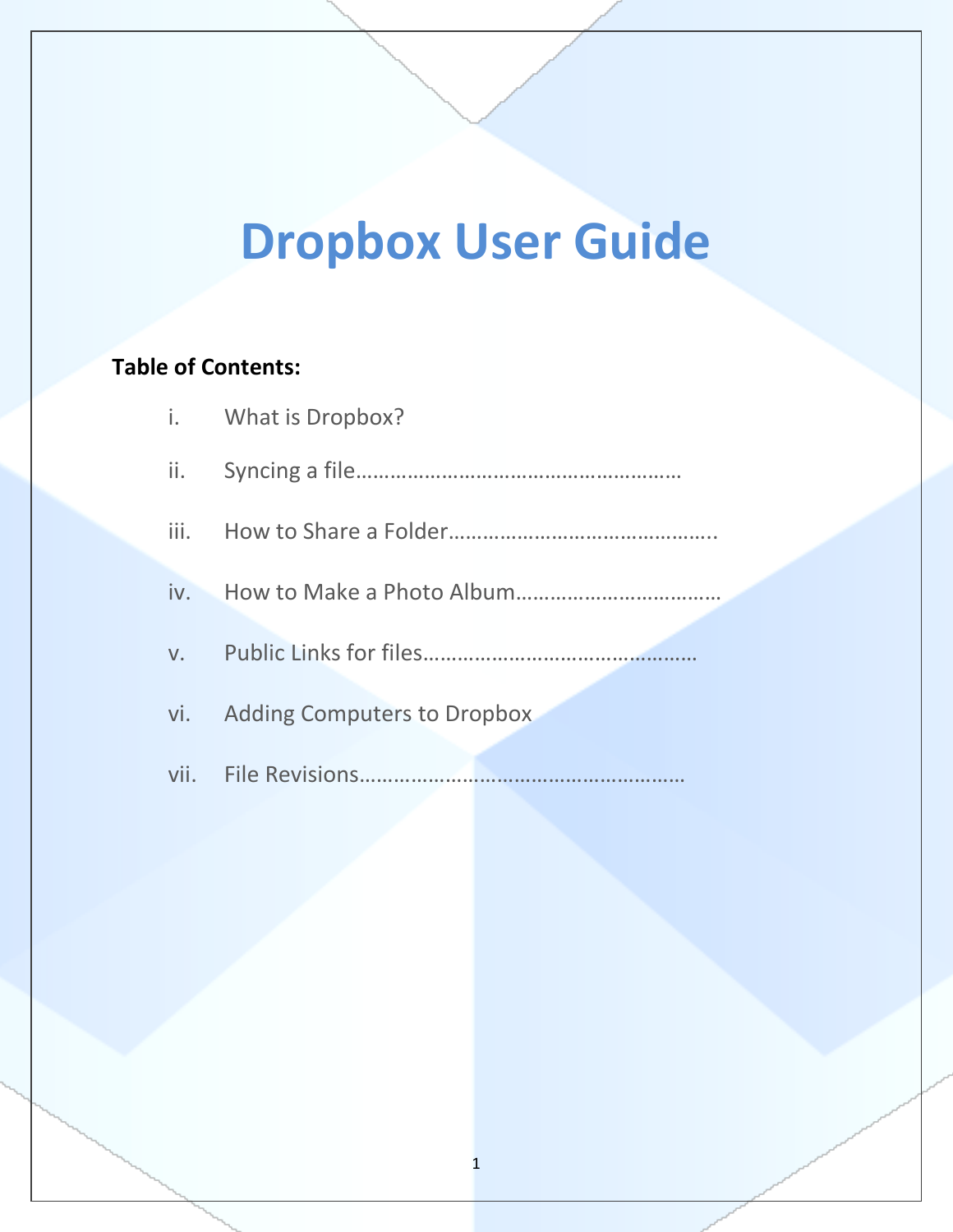Welcome to Dropbox! This instruction manual will help you get started with the basic features that Dropbox has to offer.

## **I. What is Dropbox?**

Dropbox is a folder on your computer that synchronizes your files online and across computers. Any files you place within it will be available on your other computers with Dropbox, as well as the web. This means that all of your files are available from any computer that has an internet connection. Furthermore, if you make any updates to the files within your Dropbox, they'll update across all your other computers without you needing to do anything. Dropbox also works on Windows, Mac and Linux, so your files can be synchronized no matter what computer you use.

There are two parts to Dropbox: the Dropbox application and the Dropbox web [interface](https://www.getdropbox.com/home). We'll be covering both of these in this guide when applicable.

You'll notice that there are icons on top of all the files and folders within your Dropbox.



A green icon means that your file is sync'd with Dropbox



A blue icon means that your file is currently being transferred to Dropbox



A red icon means that your file couldn't be transferred.

The same applies to the Dropbox tray/menu bar icon.



A green icon means that all your files in Dropbox are up to date



 $\bullet$  A blue icon means that your Dropbox is currently transferring files



A red icon means that Dropbox is unable to sync files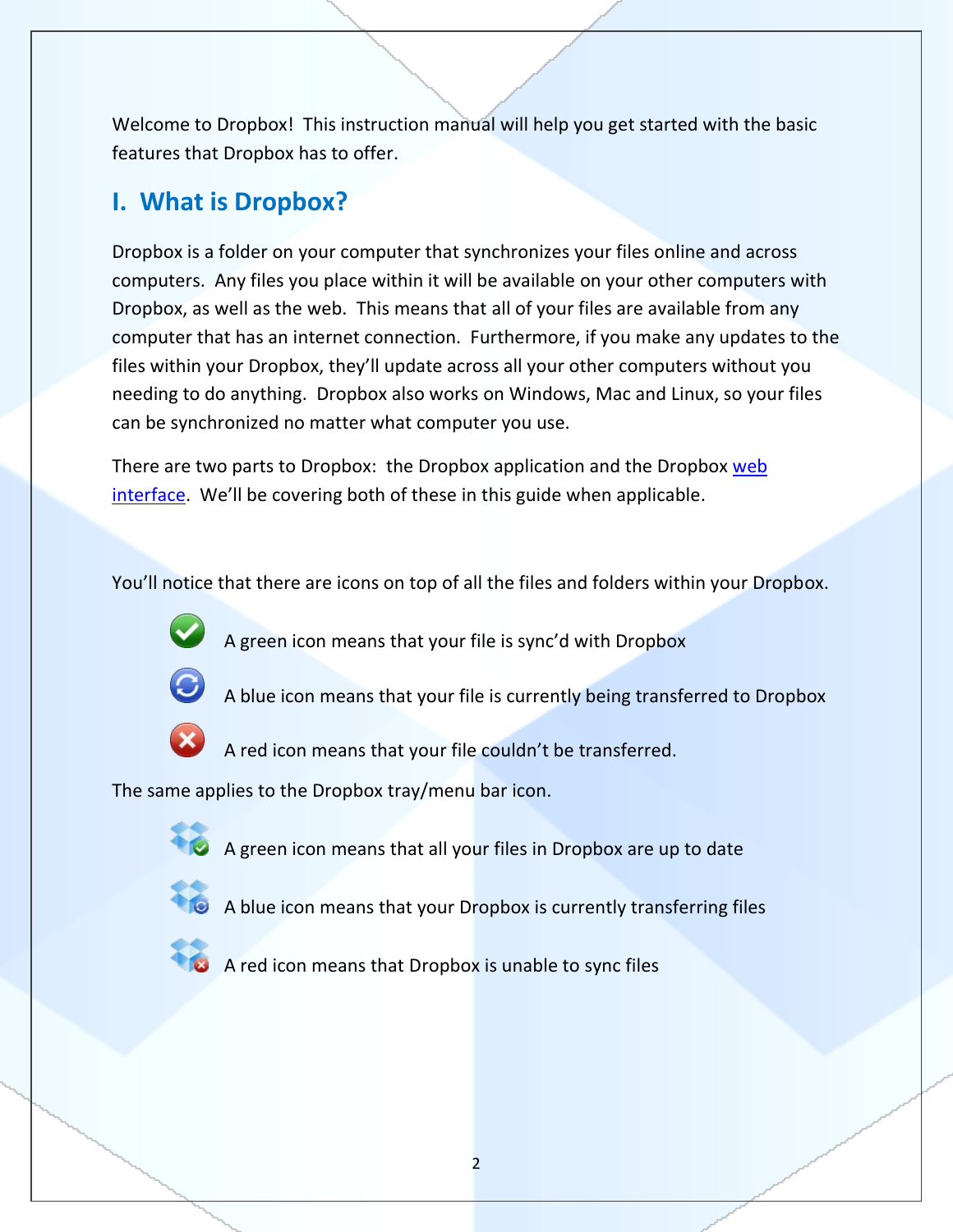## **II. Syncing a File**

Syncing your files with Dropbox doesn't require any complicated interfaces—it's built right into your desktop!

## **A. From the Client**

**Step 1** Drag and drop a file into your Dropbox.

**Step 2** The blue icon means your file is syncing with Dropbox. You can check your progress by clicking on the Dropbox tray/menu bar icon.

**Step 3** A green icon means that your file has finished syncing and is now available from your other computers and the [web.](http://www.getdropbox.com/home)

**Step 4** Now that Dropbox is watching your file, any changes you make will sync up instantly and automatically.





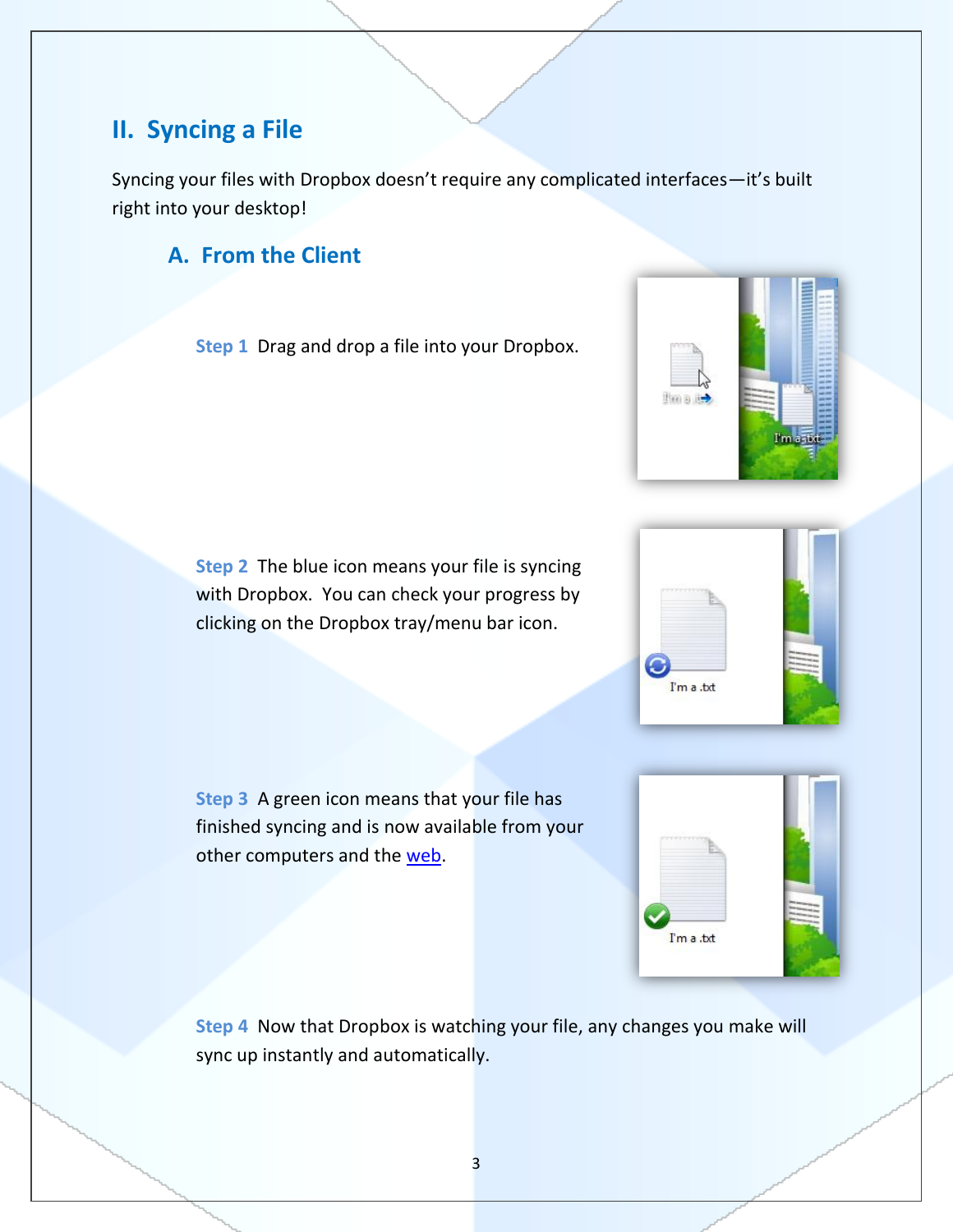## **II. Syncing a File (continued)**

### **B. From the Web**

**Step 1** You can still add files to your Dropbox even if you don't have Dropbox installed. Start by going to the **Dropbox homepage**.

**Step 2** Navigate to the directory you'd like to upload to, then click Upload once you're within that directory.

**Step 3** Select the files you'd like to upload to Dropbox. There's a 350MB limit per file you can upload from the web. When you've finished chosen your file(s) to upload, click 'Start Upload'.







**Step 4** These files will now be available from your computers with Dropbox as well as the web.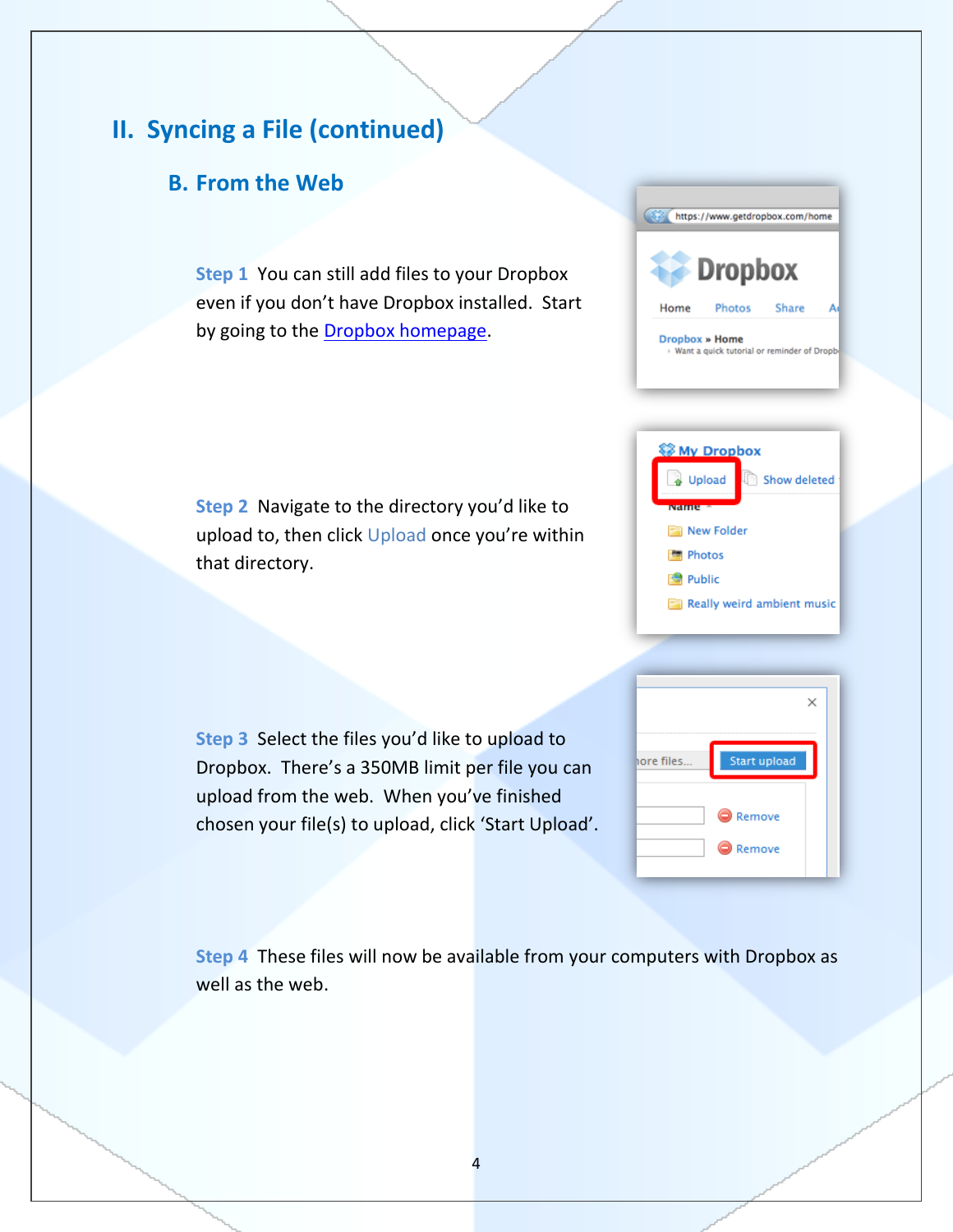## **III. Share a folder**

Shared folders allow a group of people to collaborate on the same set of files. Any additions, changes or deletions made will be seen by all members of a shared folder. Shared folder members only have access to the folder you share with them, and not to the other contents of your Dropbox.

This makes shared folders ideal for collaboration on school/work projects as well as music and video work. All your team members will always have the latest version of the files you need.

#### **A. From your Desktop**

**Step 1** If you have a folder of files in your Dropbox that you'd like to share, you can get started from the client by right clicking (on Windows or Linux) or control clicking (on Macs) this folder, then choosing 'Share this Folder' under the Dropbox submenu.



**Step 2** You can invite collaborators to this shared folder by inviting them through the form on this shared folder's page. You can also track whether they've accepted the invite or not, or deny their invitation if you've changed your mind.

| <b>Pending Invites</b><br>jon@getdropbox.com     |        |  |
|--------------------------------------------------|--------|--|
| <b>Share This Folder</b><br>arash@getdropbox.com |        |  |
| » Preview Invite                                 | Invite |  |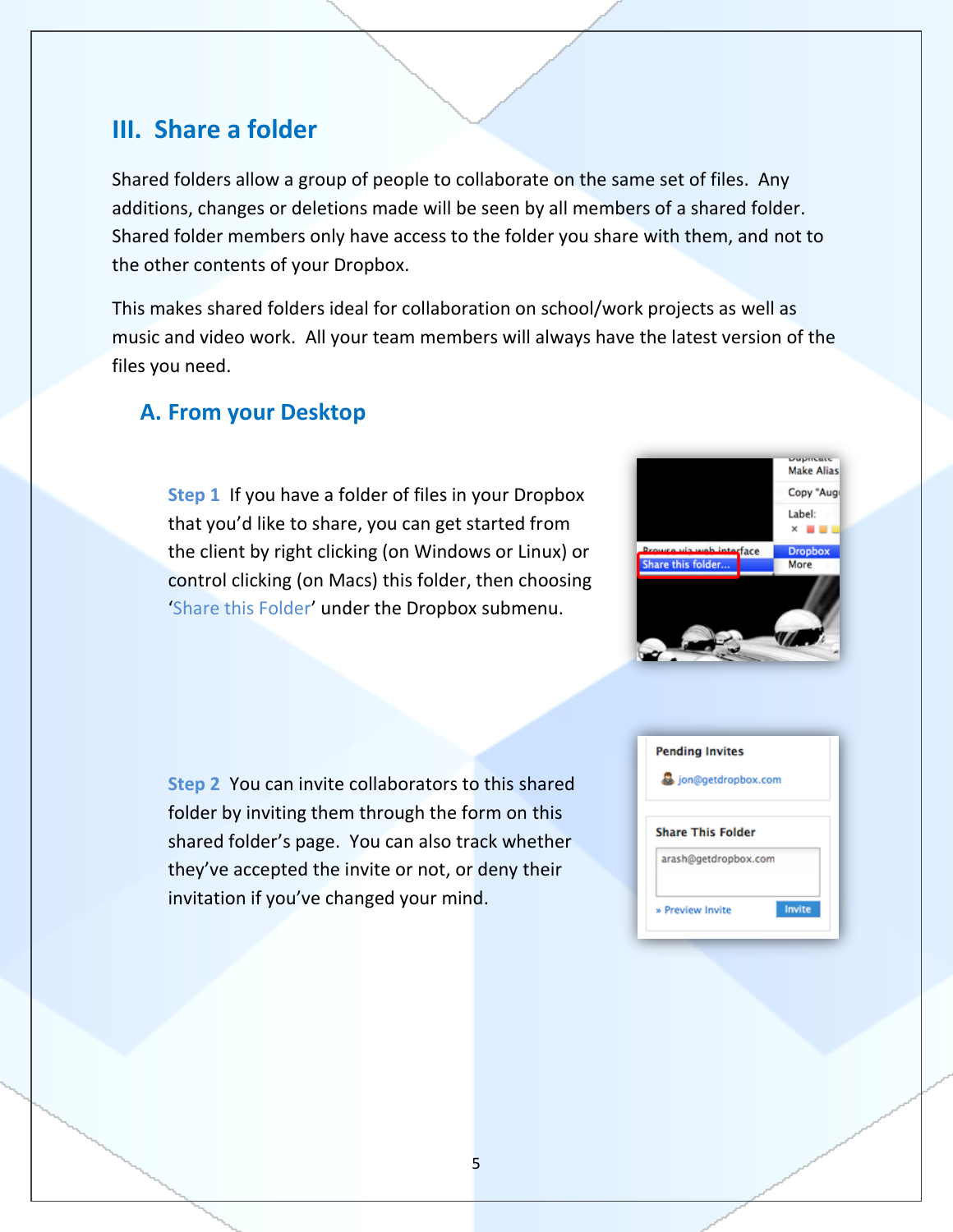## **III. Share a folder (continued)**

#### **B. From the Web**

**Step 1** You can share a pre-existing folder from the web by clicking on that folder's dropdown menu and clicking 'Share Folder'.

If you'd like to create a new folder for sharing, you can do this from the share page. Enter the name of your new folder, then invite your collaborators by email address.

**Step 3** You can invite collaborators to this shared folder by inviting them through the form on this shared folder's page. You can also track whether they've accepted the invite or not, or deny their invitation if you've changed your mind.

| <b>Photos</b>                   |              |
|---------------------------------|--------------|
| <b>Public</b>                   |              |
| September Data                  |              |
| <b>Earl Shared Folder</b>       | Share folder |
| IMG_0183 copy.F Q Download .ZIP |              |
| 图 installerpay.PNG              | More »       |
| New Section 1.one               |              |
|                                 |              |
|                                 |              |

| Type invitee email addresses here,<br>separated by commas. |                     |
|------------------------------------------------------------|---------------------|
|                                                            |                     |
| <b>Preview Invite</b>                                      | <b>Share folder</b> |
|                                                            |                     |

| <b>Pending Invites</b>     |  |  |
|----------------------------|--|--|
| jon@getdropbox.com         |  |  |
|                            |  |  |
| <b>Share This Folder</b>   |  |  |
| arash@getdropbox.com       |  |  |
| Invite<br>» Preview Invite |  |  |
|                            |  |  |

To access your shared folders from the web, simply navigate to /share. Each shared folder has its own page where you can leave comments for your collaborators and manage the members of the folder (if you're the folder creator).

You can leave a shared folder by going to that shared folder's page then clicking 'Leave this Folder' from the sidebar.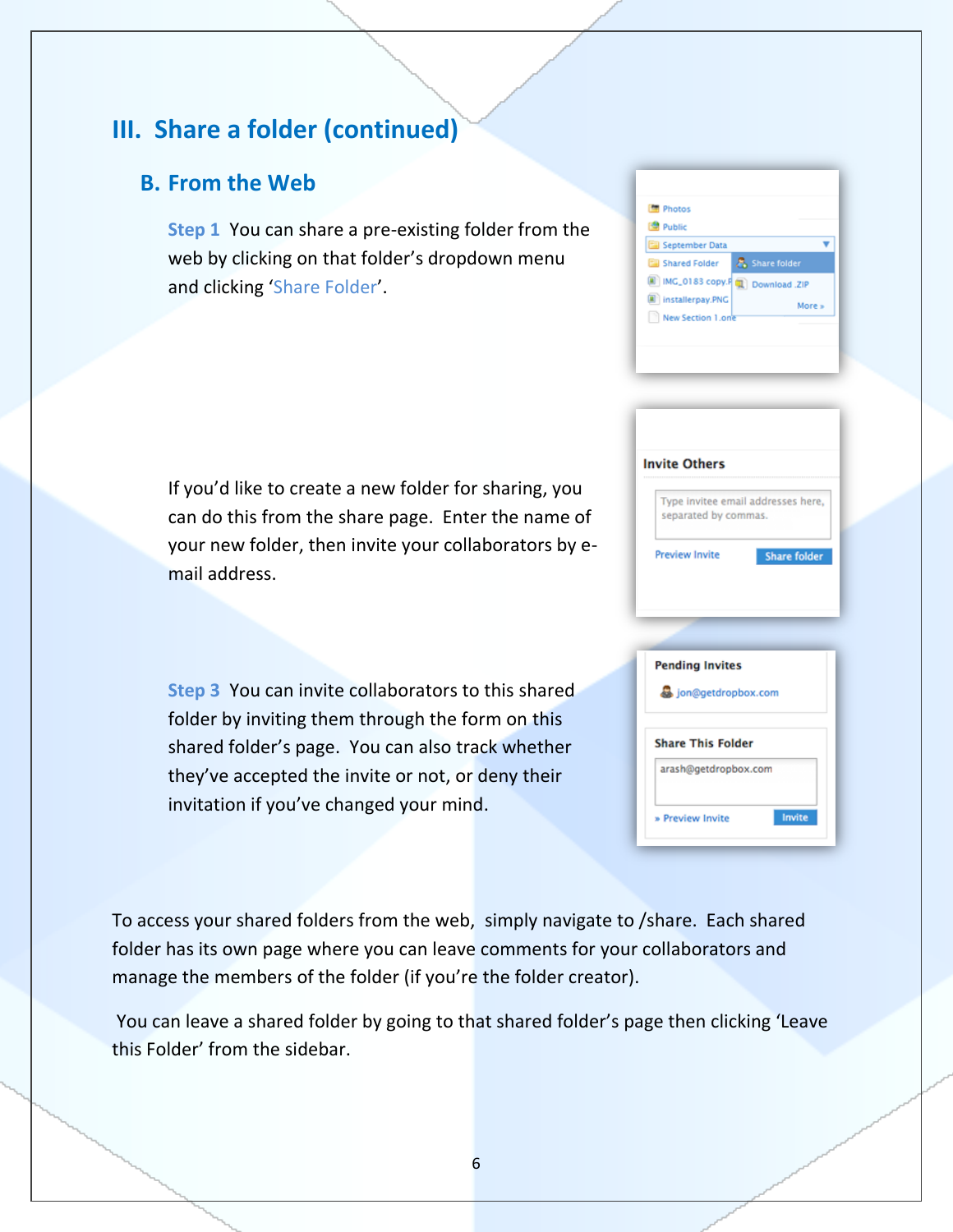## **IV. Make a Photo Album**

Photo albums allow you to share a set of photos with others (even non-Dropbox users) by dropping images into a folder within your Dropbox. These photos will be presented in a photo album

Photo albums save you the hassle of needing to upload your photos one at a time to share with other people—Instead, you can just keep 'em on your computer.

**Step 1** Drag and drop a folder of images into your Photos folder in your Dropbox.

You can also upload pictures straight into a folder located within your Photos folder.





**Note:** Gallery linking is available only for folders within your Photos folder, and not for the Photos folder itself.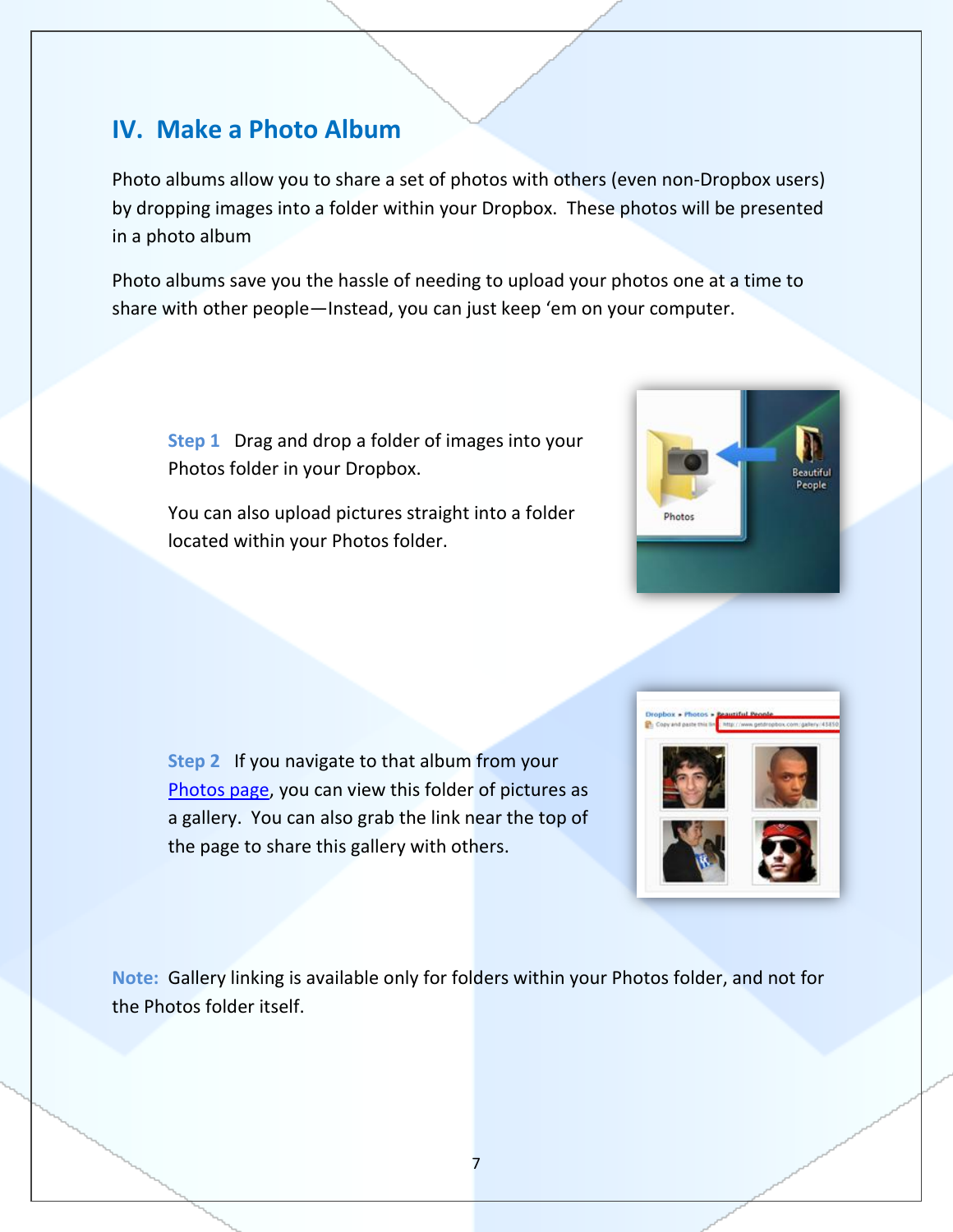## **V. Public Links**

Your Dropbox Public Folder lets you easily link your files so others (even non-Dropbox users) can access them. These links are active even if your computer's not connected to the internet.

If you've ever sent files as e-mail attachments, public links are the cure  $\odot$ .

**Note:** It currently isn't possible to link to folders located within your Public Folder.

**Step 1** Drop a file into your Public Folder.

**Step 2** If you right click/control click this file, then click 'Copy Public Link' from the Dropbox submenu, you will then be able to paste a link to that file.

Open Edit Print Preview **Dropbox** Copy public link Open With



This can also be done from the web interface. Navigate to your **Public Folder**, then click the dropdown menu next to the file you'd link, and click 'Copy Public URL'.

**Step 3** To share this file with others, just paste it in IMs, e-mails, blogs, etc.!

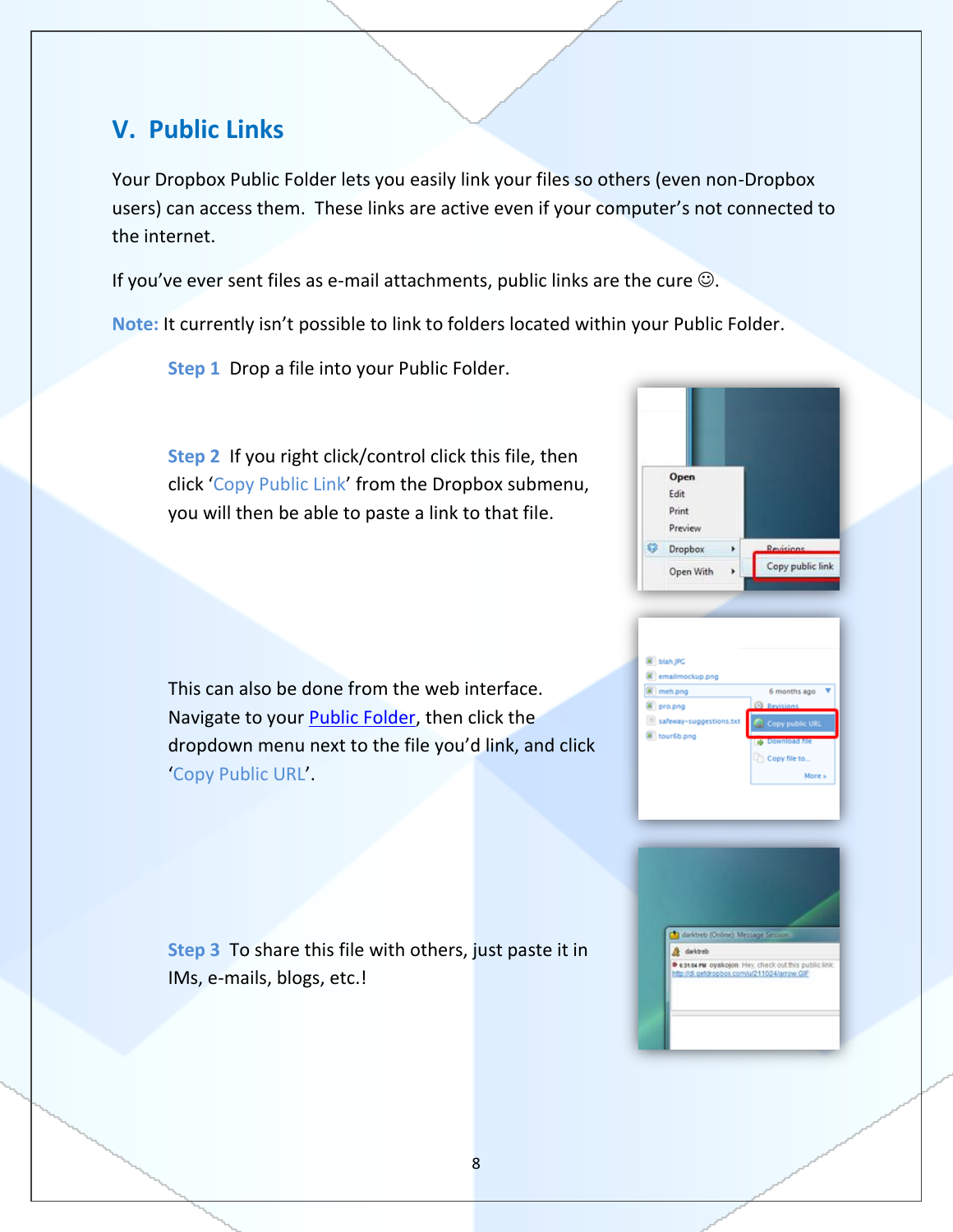# **VI. Adding computers to Dropbox**

Installing Dropbox on more than one computer lets you automatically have the latest version of your files on all the computers you're running.

If you work on multiple computers between home, work and/or school, installing Dropbox on all of your computers ensures that you have the latest version of your files wherever you need them.

**Step 1** If you want to add a second computer to your Dropbox account, install the client on that computer by [downloading Dropbox](http://www.getdropbox.com/install) on that computer.

**Step 2** When prompted, select 'I'm an Existing User' then enter your Dropbox account info.

**Step 3** As soon as you finish installing, the contents of your Dropbox will start downloading to your computer.

You can keep track of the computers you have linked to your Dropbox account on your [account page.](https://www.getdropbox.com/account#manage)